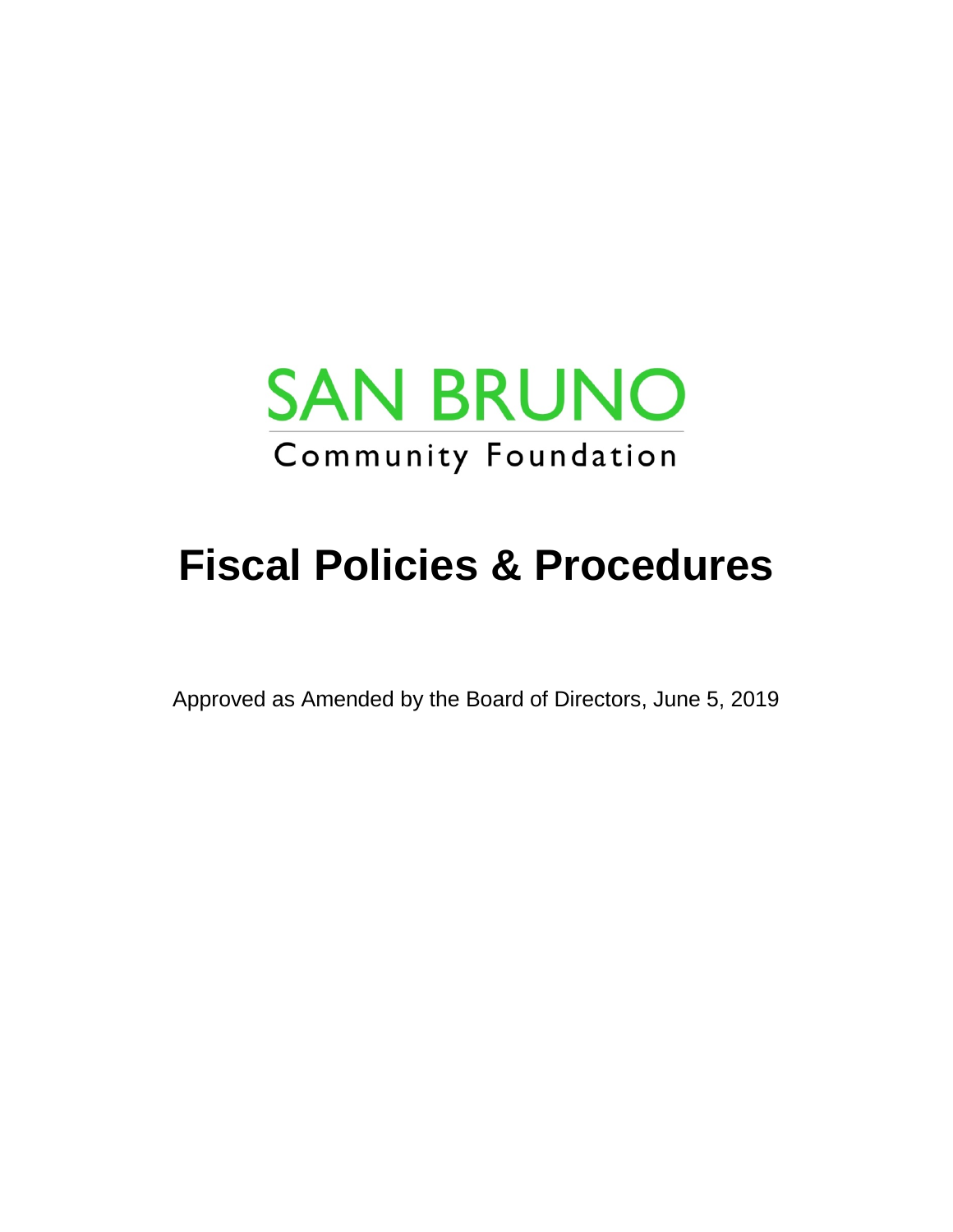

# **Table of Contents**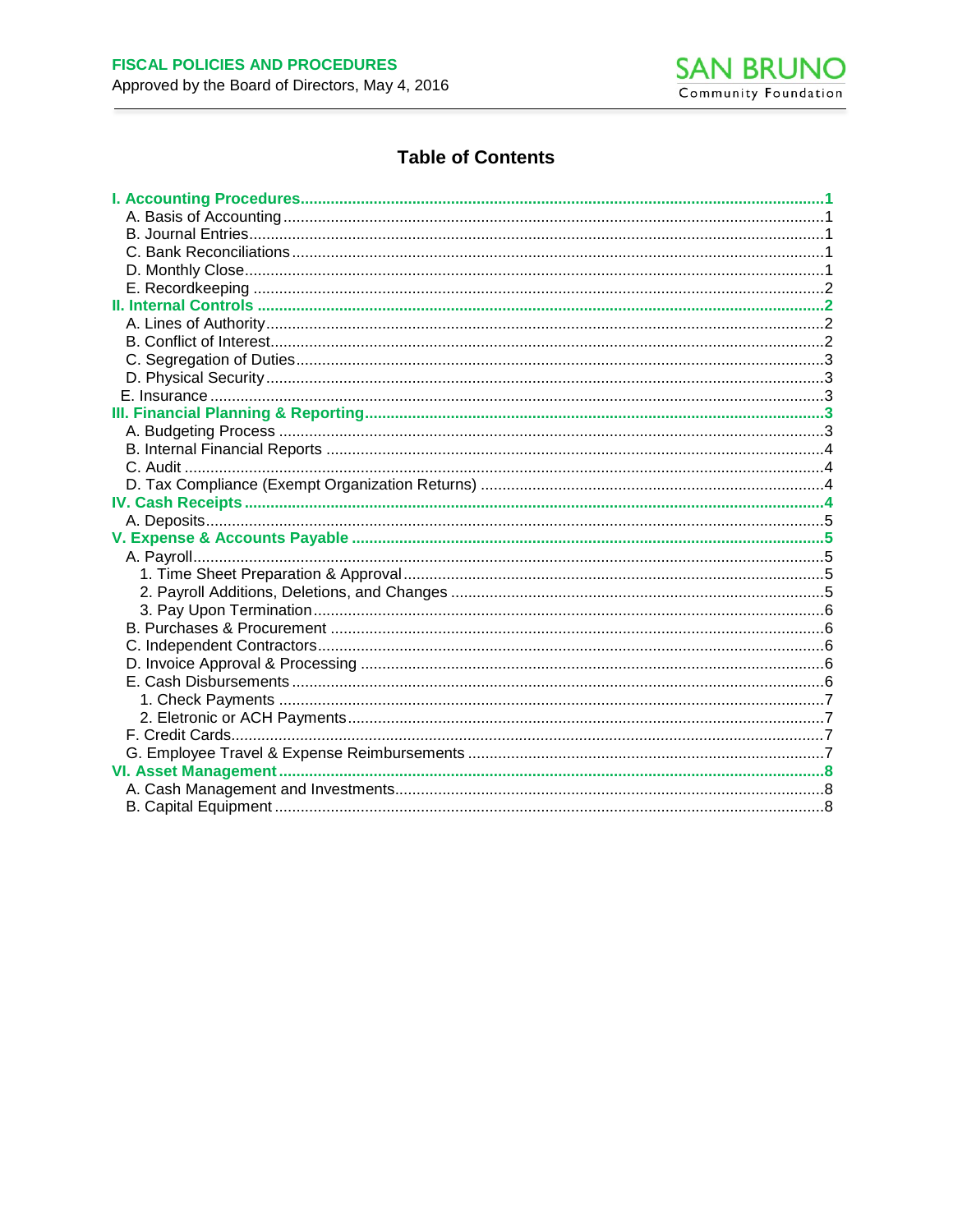# <span id="page-2-0"></span>**I. Accounting Procedures**

This section covers basic accounting procedures for the Foundation. The accounting procedures used by the Foundation shall conform to Generally Accepted Accounting Principles (GAAP) to ensure accuracy of information and compliance with external standards. Per the Bylaws, the Foundation's fiscal year begins on July 1 and ends on June 30.

#### <span id="page-2-1"></span>**A. Basis of Accounting**

**Policy:** The Foundation uses the accrual basis of accounting. The accrual basis identifies (records) revenue and expenses with specific periods of time, such as a month or year, which are recorded as incurred. This method of recording revenue and expenses is without regard to date of receipt or payment of cash (also known as the cash basis of accounting).

#### **Procedures:**

- Throughout the fiscal year, expenses are accrued in the month in which they are incurred. The books are closed no later than the 15<sup>th</sup> day after the close of each month. Invoices received after closing the books will be counted as a current-month expense.
- At the close of the fiscal year, this rule is not enforced. All expenses that should be accrued in the prior fiscal year are so accrued, in order to ensure year-end financial statements reflect all expenses incurred during the fiscal year. Year-end books are closed no later than 45 days after the end of the fiscal year.
- <span id="page-2-2"></span>• Revenue is always recorded in the month in which it is first earned (received or invoiced) or committed (pledged, ordered, or contracted for).

#### **B. Journal Entries**

**Policy:** Journal entries to record payroll expenses, cash receipts, interest earned, investment gains or losses, prepaid expenses, depreciation, other accruals and adjustments will be posted to the General Ledger on a monthly basis. Vacation liability is recorded and adjusted annually at the end of the fiscal year.

#### **Procedure:**

<span id="page-2-3"></span>• Journal entries for each month will be posted prior to monthly closing, by the 15th day after the end of the month.

#### **C. Bank Reconciliations**

**Policy:** All bank statements will be opened and reviewed in a timely manner. Bank reconciliations will be completed by the 15th day after the close of each month, and approval will be documented within 30 days of the close of the month.

#### **Procedures:**

- All bank and investment statements will be opened, reviewed, and initialed by the Executive Director upon receipt. Review will include inspection of checks paid during the month.
- To expedite reconciliation, the Accounting Consultant will obtain monthly bank statements from the bank's website. Bank reconciliations will be completed prior to monthly closing and completing monthly financial statements.
- The Executive Director and Treasurer will review and approve reconciliation reports by signing and dating.

#### <span id="page-2-4"></span>**D. Monthly Close**

**Policy:** Books will be closed monthly by the 15<sup>th</sup> day following the end of each month. At fiscal year-end the books will be closed by the  $45<sup>th</sup>$  day (August 15) after June 30.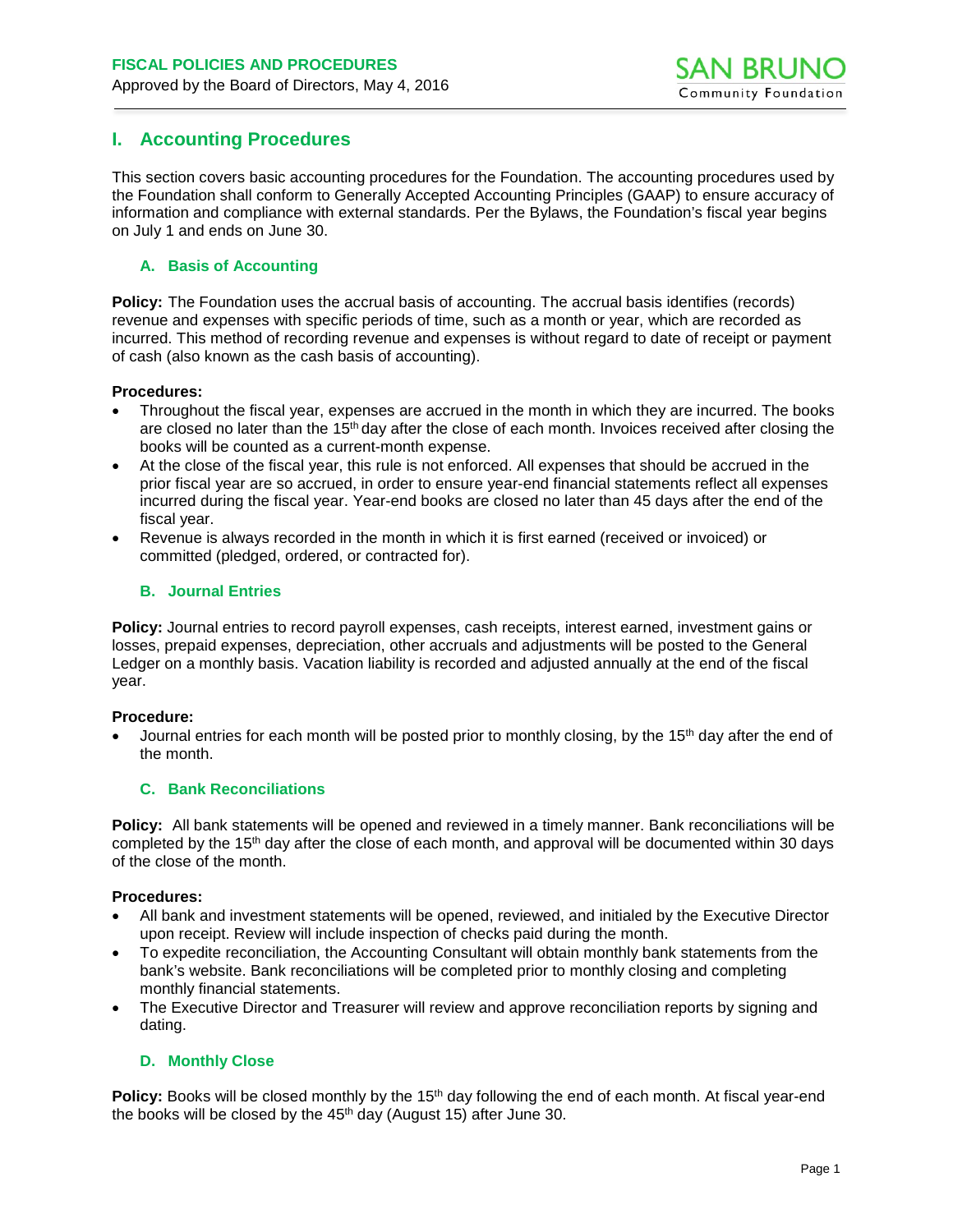#### **Procedures:**

- The Accounting Consultant will record cash receipts, payroll expenses, prepaid insurance, depreciation, interest earned, and on a monthly basis.
- The Accounting Consultant will reconcile bank and investment accounts to General Ledger prior to monthly closing.

## <span id="page-3-0"></span>**E. Recordkeeping**

**Policy:** Financial documents and records will be retained in accordance with the Foundation's document retention policy.

#### **Procedures:**

- The Foundation will maintain copies of all financial records including accounts payable, cash receipts, payroll documents, and bank statements.
- The Accounting Consultant will maintain a copy of invoices paid for each fiscal year.
- After monthly closing, the Accounting Consultant will send a copy of the fiscal year-to-date General Ledger to the Executive Director and Treasurer along with monthly financial statements as specified by the Executive Director and Treasurer.
- Documents in electronic form including payroll reports, General Ledger, audit schedules, audited and monthly financial statements, and federal and state tax returns will be stored electronically in a form that will allow for remote access by the Accounting Consultant, Executive Director, and Treasurer. For records stored in this manner, back-ups to a device such as a USB drive, DVD or other external drive will be kept and updated at least monthly.
- Upon the Foundation's dissolution, the Foundation's financial records and documents will be maintained by the City of San Bruno and in accordance with the City's document retention policy

## <span id="page-3-1"></span>**II. Internal Controls**

<span id="page-3-2"></span>The Foundation employs several safeguards to ensure financial transactions are properly authorized, appropriated, executed, and recorded.

## **A. Lines of Authority**

**Policy:** The Board of Directors will create, maintain, and update fiscal policies and will approve a budget before the start of each fiscal year. The Board of Directors will also approve significant budget variances.

#### **Procedures:**

- The Executive Director will prepare the annual budget for each fiscal year and present it to the Board of Directors for approval. After Board approval, the budget will be submitted to the San Bruno City Council for approval.
- The Audit Committee will review internal controls with the Executive Director, Accounting Consultant, and CPA Auditor as necessary.
- The Accounting Consultant will directly contact the Treasurer in the event of any concerns regarding the Executive Director's financial management decisions or actions.
- <span id="page-3-3"></span>The Treasurer may independently contact the Accounting Consultant directly for information.

#### **B. Conflict of Interest**

**Policy:** In accordance with the Conflict of Interest Policy, all employees and members of the Board of Directors are expected to use good judgment, adhere to high ethical standards, and act in such a manner as to avoid any actual, perceived, or potential conflict of interest.

#### **Procedures:**

The Foundation will monitor compliance with the Conflict of Interest Policy through the use of the annual conflicts questionnaire completed by all Board of Directors members.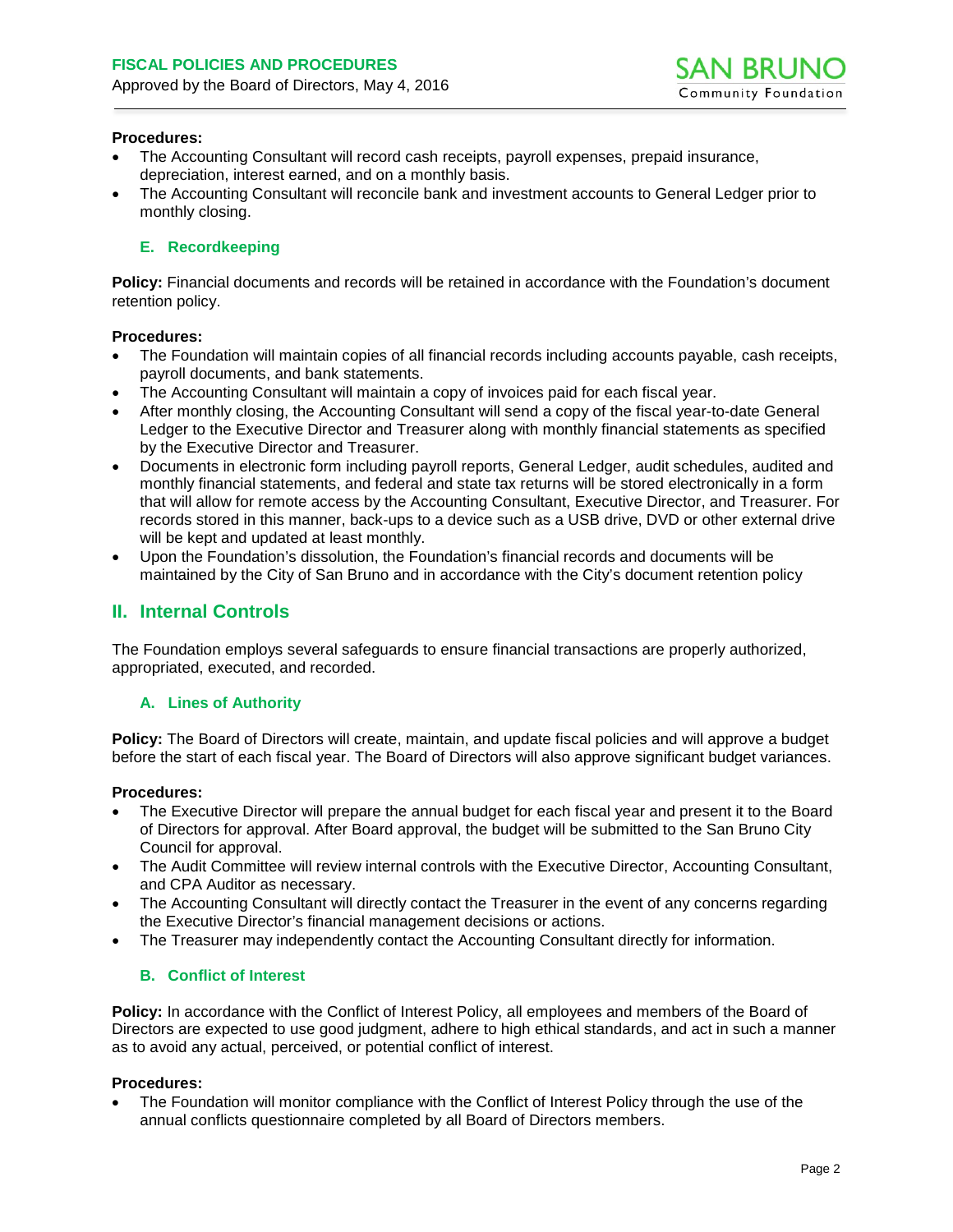• Foundation Board members and the Executive Director annually complete and submit California Fair Political Practices Commission Form 700, Statement of Economic Interests, to the San Bruno City Clerk's Office.

## <span id="page-4-0"></span>**C. Segregation of Duties**

**Policy:** The Foundation's financial duties are distributed, to the extent possible, among multiple people to help ensure protection from fraud and error. The distribution of duties aims for maximum protection of the Foundation's assets while also considering efficiency of operations. When, due to the small size of the Foundation staff, the Foundation is unable to achieve sufficient segregation of duties, additional oversight from the Board and/or the City of San Bruno staff may be implemented.

#### **Procedures:**

- The Accounting Consultant will not be an authorized agent or signer on any SBCF accounts.
- Only invoices and other payment vouchers approved by the Executive Director will be processed for payment.

## <span id="page-4-1"></span>**D. Physical Security**

**Policy:** The Foundation maintains physical security of its assets to ensure only people who are authorized have physical or indirect access to money, securities, real estate, and other valuable property.

#### **Procedures:**

- The Accounting Consultant will secure blank checks.
- <span id="page-4-2"></span>The Executive Director will secure the credit card.

#### E. **Insurance**

**Policy:** The Foundation will maintain an insurance policy protecting against loss by theft, embezzlement, or other crimes committed by employees and the Accounting Consultant.

**Procedures:** The Executive Director will purchase, keep in force, and maintain a crime insurance policy for the Foundation to cover losses up to at least \$1,000,000,

# **III. Financial Planning & Reporting**

The Foundation's financial statements are prepared in accordance with Generally Accepted Accounting Principles (GAAP). Presentation of the Financial Statements shall follow the recommendation of the Financial Accounting Standards Board (FASB) No. 117, "Financial Statements of Not-For-Profit Foundations." Under GAAP, revenues are classified based on the existence or absence of donorimposed restrictions. Accordingly, the net assets of the Foundation are classified as unrestricted, temporarily restricted, and permanently restricted.

## <span id="page-4-3"></span>**A. Budgeting Process**

**Policy:** The Foundation's annual budget is prepared and approved before the start of each fiscal year. The Executive Director prepares the budget with input from the Board of Directors. The budget must be approved by the Board of Directors prior to the start of each fiscal year. The budget must be transmitted to the San Bruno City Council prior to the beginning of the new fiscal year for approval as required by Foundation's Bylaws. The budget is revised during the year only as approved by the Board of Directors.

#### **Procedures:**

- The Executive Director will work with the Accounting Consultant to ensure the annual budget is a reasonably accurate estimate of programmatic and infrastructure goals for the coming fiscal year.
- The Executive Director will ensure the budget is developed using the Foundation's standard revenue recognition and cost allocation procedures.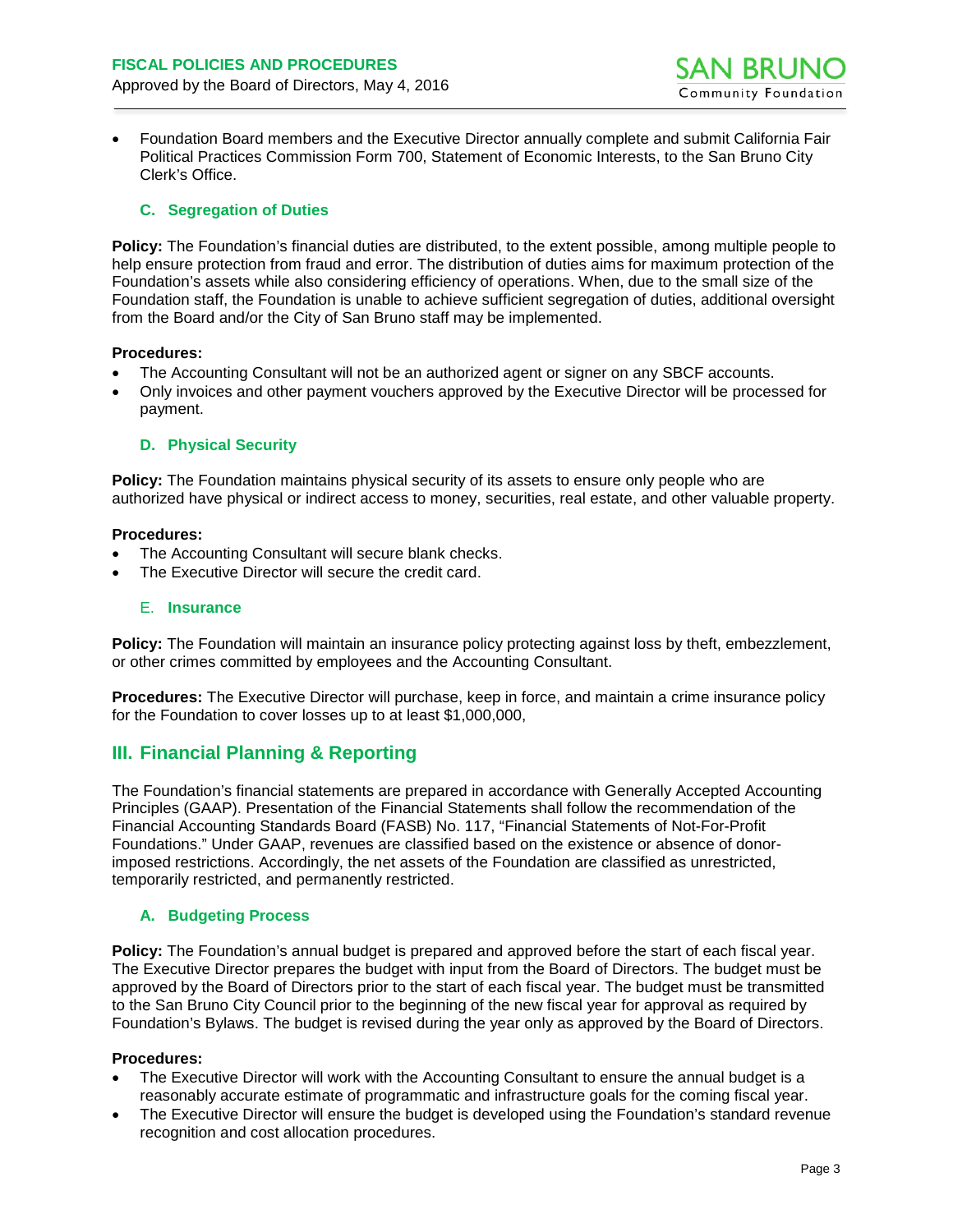- The Executive Director will present a draft budget to the Board by its May meeting.
- The Board may approve the budget as presented in May or table final approval until the June meeting.
- <span id="page-5-0"></span>• A Board approved budget must be submitted to the San Bruno City Council so that it can be approved no later than June 30 of each year.

## **B. Internal Financial Reports**

**Policy:** The Foundation prepares regular financial reports on a monthly basis. All reports are finalized no later than 30 days after the close of the prior month. The Executive Director and Treasurer will request and approve changes to financial report detail and format as necessary.

#### **Procedures:**

- The Accounting Consultant is responsible for producing the following year-to-date reports within 30 days of the end of each month: Statement of Financial Position (also known as Balance Sheet) and Budget vs Actual Statement of Activities (also known as Income Statement or Profit & Loss Statement).
- The Executive Director and Treasurer review financial reports each month, and the Treasurer reports to the full Board of Directors at the regular monthly meeting.
- On a monthly basis the Accounting Consultant prepares a narrative report that summarizes the Foundation's current financial position (as of the last closed month) and includes explanations for budget variance.
- As changes in operations warrant or as otherwise deemed appropriate, the Executive Director or Treasurer will request changes to financial statement detail and/or format from the Accounting Consultant. The Accounting Consultant will prepare a pro forma (draft) version for review by the Executive Director and Treasurer. The Executive Director will approve any changes prior to implementation.

## <span id="page-5-1"></span>**C. Audit**

**Policy:** The Foundation will have its financial statements audited on an annual basis by an independent CPA. A Request for Proposals (RFP) for audit services will be issued at least every five years.

## **Procedures:**

- The Board's Audit Committee, working with the Executive Director, will be responsible for creating the RFP, reviewing audit proposals, and recommending the CPA to the full Board for approval; meeting with the CPA; and ensuring any audit issues identified are reported to the full Board.
- The Executive Director will oversee the audit process and ensure that audited financial statements are published not later than 120 days (October 31) after the end of each fiscal year.

## <span id="page-5-2"></span>**D. Tax Compliance (Exempt Organization Returns)**

**Policy:** IRS 990, CA 199, and CA Attorney General RRF-1 forms will be filed by November 15 each year.

## **Procedures:**

- The CPA prepares the forms using audited financial information. The Accounting Consultant and Executive Director review the first draft and request edits and corrections by the CPA.
- Prior to the submission deadline, the final draft of the forms is presented to the full Board for review.
- The President signs the forms on behalf of the Foundation.

# <span id="page-5-3"></span>**IV. Cash Receipts**

**Policy:** The Executive Director or designee will log in checks received on cash receipts log and secure the checks and log.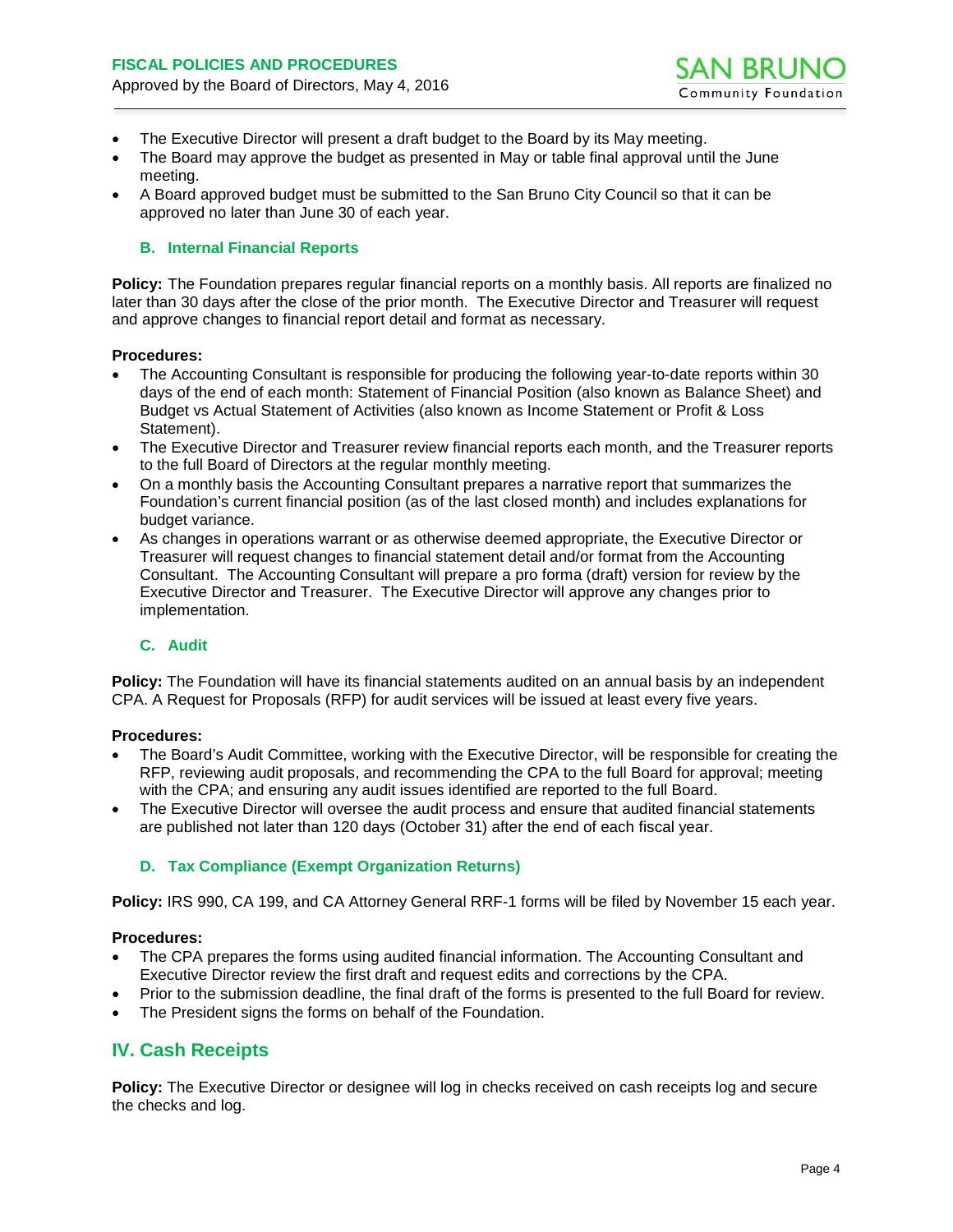#### **Procedures:**

- Checks will be immediately endorsed "for deposit only."
- Checks will be logged on a daily basis. The log will include date received, payer name, purpose, and amount of check.

## <span id="page-6-0"></span>**A. Deposits**

**Policy:** The Executive Director or designee will make deposits.

#### **Procedures:**

- Deposits will be made immediately when \$10,000 or more has been logged. Deposits of any amounts will be made by the last day of each month.
- The deposit slip amount must equal the total on the cash receipts log. Copies of all checks and any other documents that were received with checks will be attached to a copy of the deposit slip and the original log. This deposit package will be given to the Accounting Consultant for recording to the General Ledger and be maintained in the Cash Receipts file.
- Receipt of currency should be discouraged. When currency is received, it should be deposited as soon as reasonably possible.

# <span id="page-6-2"></span><span id="page-6-1"></span>**V. Expense & Accounts Payable**

## **A. Payroll**

**Policy:** Payroll will be processed on a semi-monthly basis with paydays on the 15<sup>th</sup> and last day of each month.

#### **Procedures:**

- A separate, dedicated bank account will be maintained for the purpose of processing payroll transactions only.
- The Accounting Consultant will process payroll at least two business days prior to each payday.
- For employees choosing direct deposit payment, the Accounting Consultant will obtain paystubs from the payroll service website and distribute them to employees electronically. For employees requesting checks, paychecks/paystubs will be delivered to the Executive Director, who will distribute paychecks/paystubs to employees.
- <span id="page-6-3"></span>• The Accounting Consultant, for purposes of recording payroll expenses and liabilities, will obtain the payroll register and other payroll reports from the payroll service website.

## **1. Time Sheet Preparation & Approval**

**Policy:** Time Sheets, including time in and time out, documenting daily hours worked must be signed by the employee and the Executive Director and are required for all non-exempt employees. The Executive Director will maintain an Attendance Log to track all employees' paid time off (PTO) accruals, usage, and balance.

#### **Procedures:**

- <span id="page-6-4"></span>The Executive Director will provide the Attendance Log to the Accounting Consultant at least three days prior to each payday when at least one employee has taken PTO during that pay period. Employees will receive monthly reports of their PTO balances.
	- **2. Payroll Additions, Deletions, Changes, and Voluntary Deductions**

**Policy:** New employee additions, terminations, and pay rate changes will only be made based on authorization of the Executive Director or, for the Executive Director, on authorization of the President.

#### **Procedures:**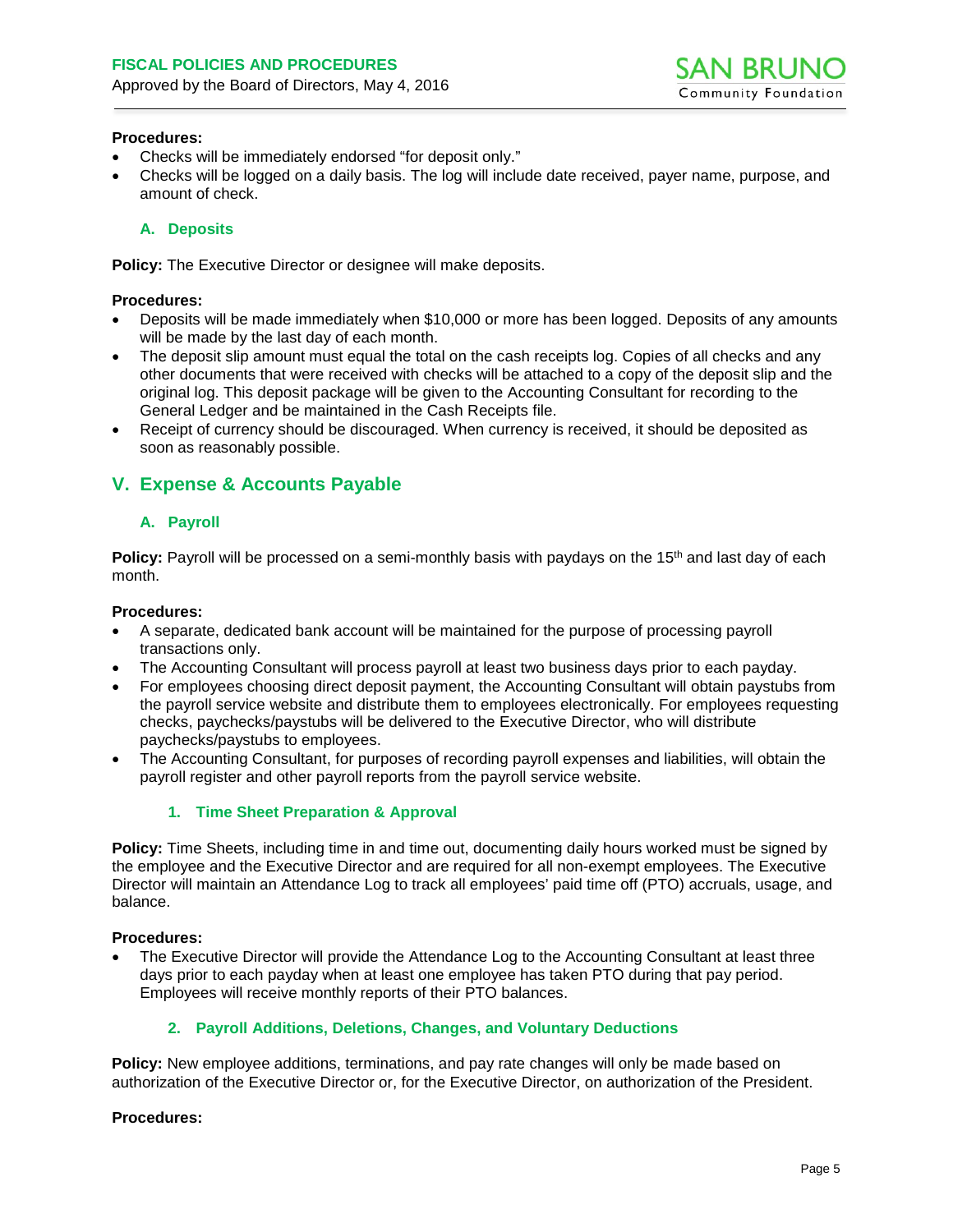- All new employee additions, terminations, and pay rate changes will be submitted to the Accounting Consultant in writing at least three days prior to payday or last day of work.
- <span id="page-7-0"></span>• Voluntary payroll deduction requests, such as employee retirement contributions, will be initiated based on signed documentation submitted to the Accounting Consultant at least three days prior to payday.

### **3. Pay Upon Termination**

**Policy:** Final payment of wages and vacation balance will be made to the employee on his/her last day of work.

#### **Procedures:**

• If an employee terminates without giving advance notice, payment will be made within 72 hours of termination.

#### <span id="page-7-1"></span>**B. Purchases & Procurement**

**Policy:** The Executive Director is authorized to approve expenditures not in excess of \$25,000 per transaction. The Board of Directors must approve any expenditure in excess of \$25,000 per transaction. Expenditures may not be split into multiple purchases to evade this requirement.

#### **Procedures:**

• The reasonable person standard will apply in purchase and procurement decisions. Multiple bids should be solicited when practical and when sufficient competition warrants.

#### <span id="page-7-2"></span>**C. Independent Contractors**

**Policy:** The Board of Directors must approve any contract with a total value in excess of \$25,000. The President, Treasurer, or Executive Director may enter into contracts not to exceed \$25,000 on behalf of the Foundation.

#### **Procedures:**

- With Board approval as needed, the Executive Director will execute contracts. The contract will include a Description of Items and/or Services (Exhibit A) and Compensation (Exhibit B).
- <span id="page-7-3"></span>• Contractors will complete and submit an IRS W-9 and must submit invoices for services, which include a description of services provided.

## **D. Invoice Approval & Processing**

**Policy:** The Executive Director must approve all invoices. Approved invoices will be paid within 30 days of receipt or according to contract terms when those terms specify a different payment schedule.

#### **Procedures:**

- Invoices and bills will be opened and reviewed by the Executive Director or designee.
- Invoices are approved by the Executive Director and submitted to the Accounting Consultant for payment.
- <span id="page-7-4"></span>• The Accounting Consultant will file copies of all invoices paid.

#### **E. Cash Disbursements**

**Policy:** Any single check or other transfer of funds in excess of \$2,500 requires the signature of two of the authorized signatories (Executive Director, Treasurer, and President). Invoices, bills, or expense reimbursement claims may not be split in order to evade the two-signature requirement. No authorized signatory may sign checks payable to him/herself. The President or Treasurer will sign credit card payments.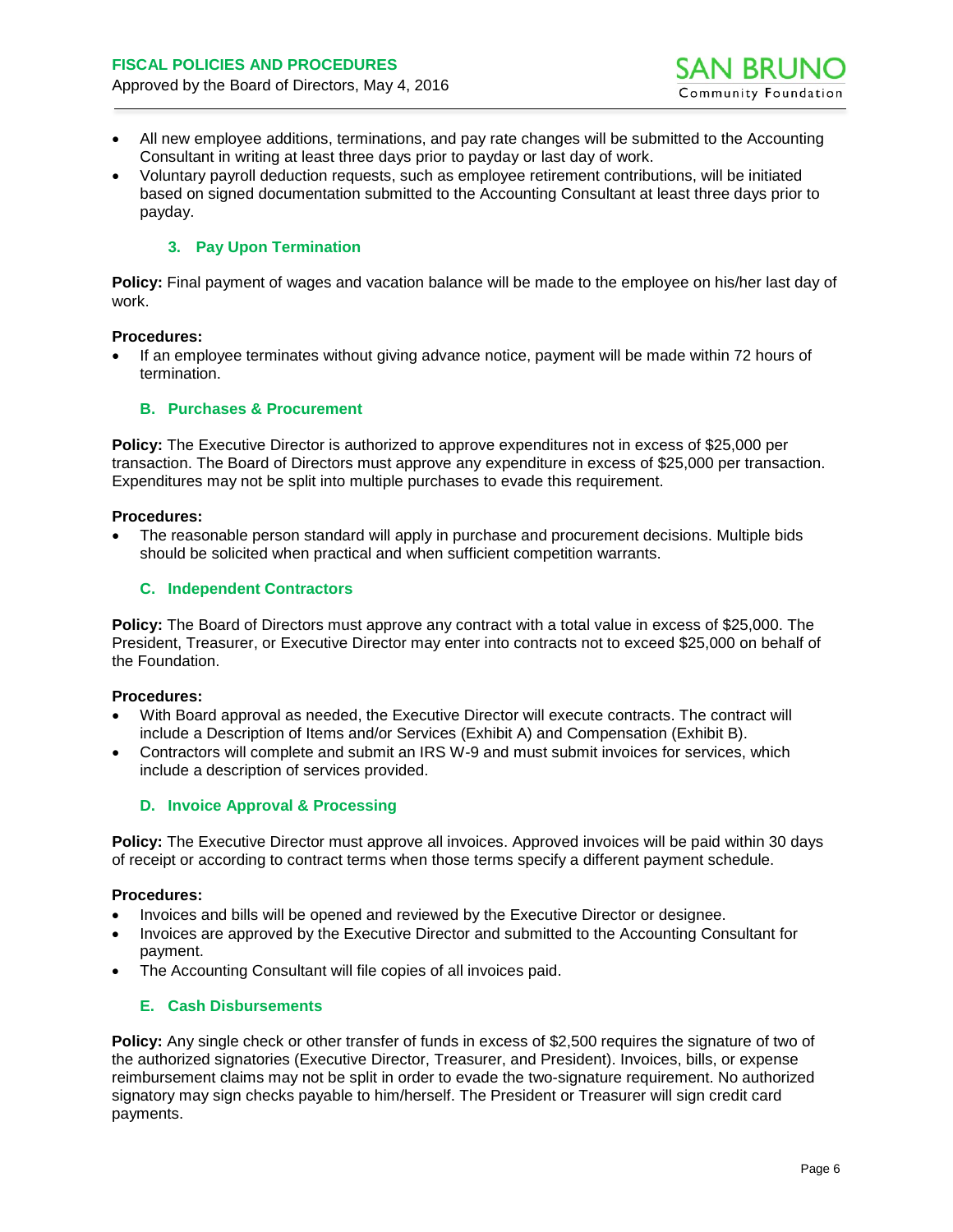#### **1. Check Payments**

#### **Procedures:**

- The Accounting Consultant, will prepare and deliver checks to the Executive Director.
- The Executive Director will sign checks after verifying the payment amount and obtaining a second signature as necessary. One check stub will be retained and attached to the invoice as proof of payment along with a photocopy of the signed check. Checks will be distributed by the Executive Director, and the invoice and check stub will be maintained in the vendor files.

#### **2. Electronic or ACH Payments**

#### <span id="page-8-0"></span>**Procedures:**

- In certain cases, such as an office lease, where payment amounts have been predetermined and agreement to terms is documented and authorized consistent with policies detailed above, the Executive Director may provide the vendor with the checking account number and authorize recurring automatic payments to be taken directly from the checking account.
- The Executive Director will inform the Accounting Consultant immediately upon establishing any recurring electronic and/or ACH payments and provide a schedule of the payments to be made in this manner.

#### **F. Credit Cards**

**Policy:** A business credit card will be obtained for and secured by the Executive Director. Charges not exceeding \$2,500 may be made without secondary approval. For transactions exceeding \$2,500 and within the Executive Director's expenditure and contract authority, written approval (including email) from either the Treasurer or President are required prior to the purchase.

#### **Procedures:**

- The business credit card will be used for SBCF business purposes only.
- Documentation of purchases made will be attached to the monthly statement when submitted to the Accounting Consultant for payment.
- Credit card payments will be submitted, with corresponding statement and supporting documentation, to either the President or Treasurer for signature.

#### <span id="page-8-1"></span>**G. Travel & Expense Reimbursements**

**Policy:** The Foundation will reimburse employees for reasonable out-of-pocket business travel- and other business-related expenses. The Foundation may also reimburse Board members and other volunteers for reasonable out-of-pocket travel and Foundation-related expenses. The Foundation will not cover reimbursement for travel to/from meetings and events in San Bruno.

The Foundation's standard travel and expense report will be used for all reimbursements. Mileage will be reimbursed at the business rate published annually by the IRS.

Foundation travelers are urged to minimize travel costs by, for example, booking airline tickets in advance, flying in economy class, and using the most economical mode of transportation (for example, airport bus rather than taxi or car rental). However, in the application of this general rule, extenuating circumstances such as the best economic use of the traveler's time should be taken into consideration.

Reimbursements for alcoholic beverages or any moving vehicle or parking citations are prohibited.

#### **Procedures:**

• Employees, Board members, and other volunteers must obtain Executive Director approval prior to incurring out-of-pocket expenses for which reimbursement will be sought. The Executive Director must obtain prior approval by the President for reimbursable expenses exceeding \$500.